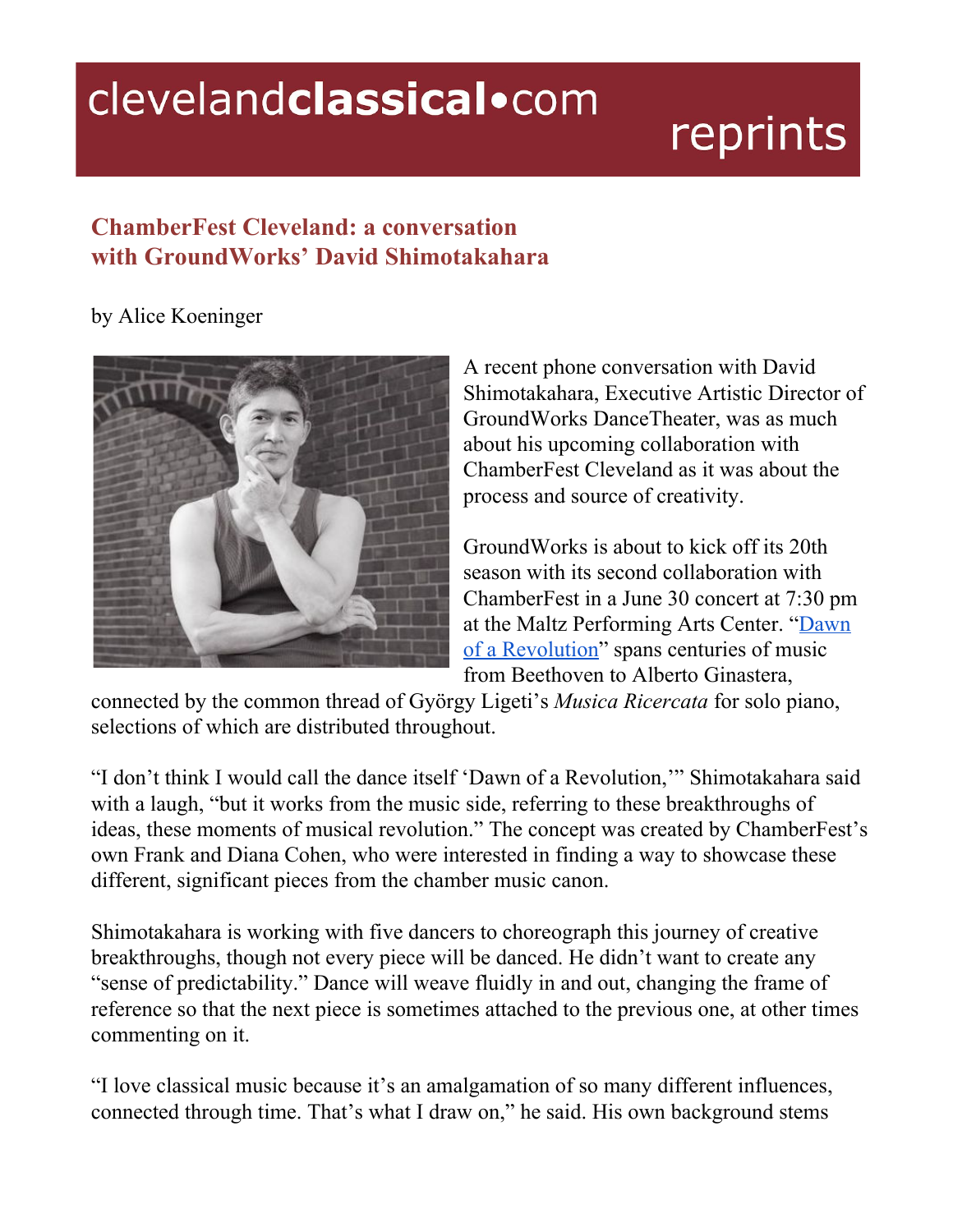from classical ballet: "It's undeniable, it's part of who I am and how I create." GroundWorks prides itself on having many dancers from many different backgrounds, who hybridize and transform concepts of dance.

"It's always a process of trial and error. We work very collaboratively so we always pass information from one body, one mind to another." Shimotakahara emphasized how creativity is an "iterative process, where you experiment to find out what sticks — make mistakes, erase and reject, start and stop, reset and rehash and redo. That moment of creativity doesn't just happen."

To begin the process for this piece, the choreographer boiled this "nugget of an idea" down to "the moments behind creative invention, and where it comes from." He was looking for "motivators for movement ideas," or what the movement could be based in, and how things could be passed down through time or some other form of connection. He described the Ligeti as "the essence behind the beginning of something. The solo pianist represents the artist that is trying to figure out the next note." This is reflected in Ligeti's concept behind the piece, where he centered "No. 1" around a single tone, then "No. 2" around two tones, and so on.

"I would have gladly created a whole piece using just the Ligeti. I think it's really interesting," Shimotakahara admitted, "but it was a chamber music festival, so…" His favorite is "No. 7," which has "this beautiful, restless current of energy, the energy of creativity. I loved how it fit the concept — the restlessness of spirit when you're trying to create and things are in motion." He also enjoys "No. 11," which ends the concert. "It felt very timeless in a way, continuous, but sort of brooding and dark, something with its own continuum," the choreographer said.

"There was only one piece I didn't want to choreograph, the Shostakovich [the Allegretto from *String Quartet No. 8 in c*], because to me it is its own drama. There's so much in it that I just wanted people to be able to live in the music in their own way. It didn't feel like it needed another layer of visualization, so I left that one alone." Shimotakahara had similar feelings, though not as strong, about the second movement of Ravel's *String Quartet*. "It's so seductive, but I went with it." He had just finished choreographing a very beautiful duet to the middle section of that piece.

This concert deals with some pretty abstract concepts, so reactions may be varied. You may be inspired, may feel that spine of creativity in your own body. Or maybe not. "These composers were alone when they were creating, but very connected at the same time. Hopefully through our dance, that idea surfaces in some way," Shimotakahara said, reminding us of the sometimes thankless life of an artist. GroundWorks pushes its own boundaries, but that effect isn't necessarily observable. "We all create in different ways,